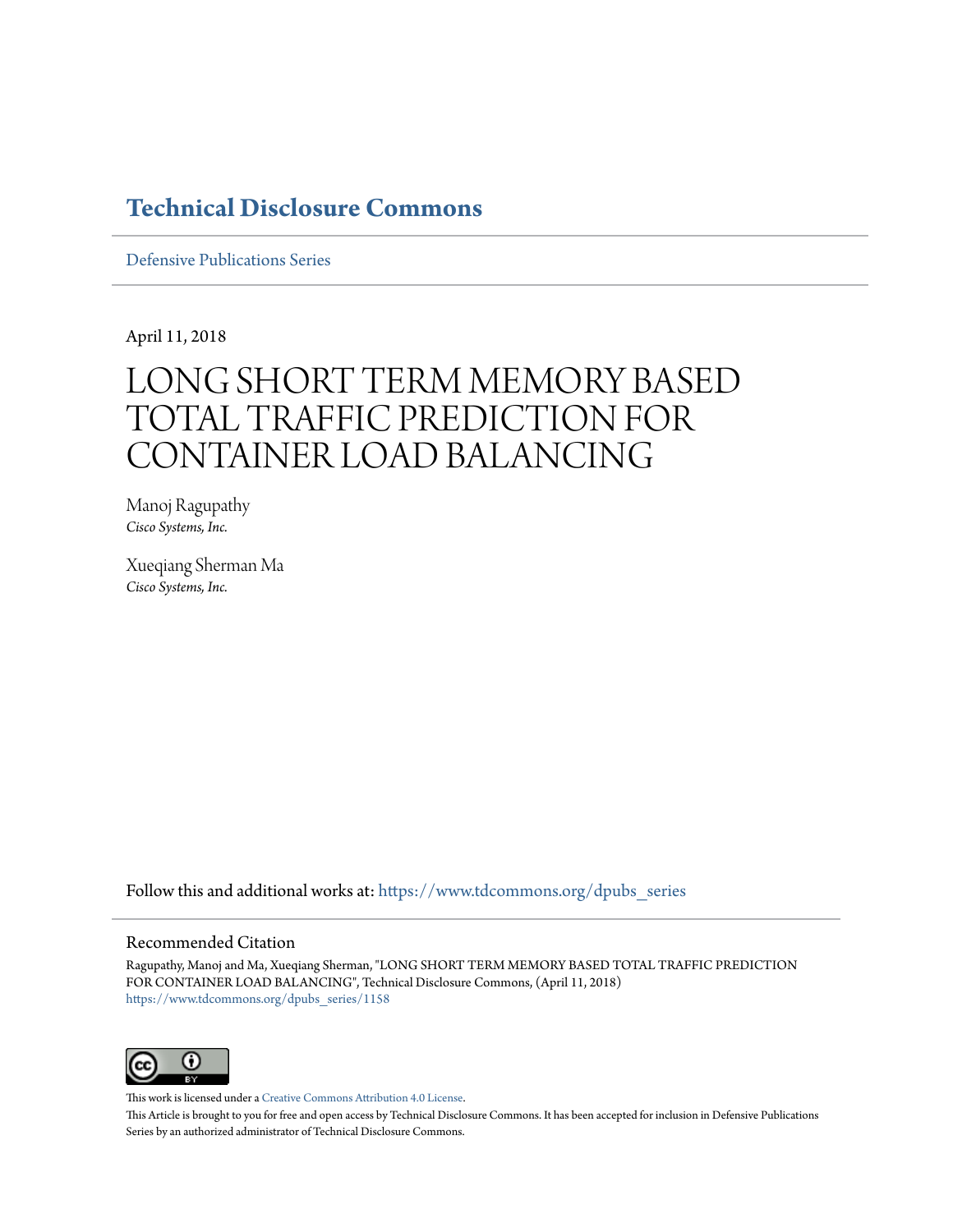#### LONG SHORT TERM MEMORY BASED TOTAL TRAFFIC PREDICTION FOR CONTAINER LOAD BALANCING

## AUTHORS: Manoj Ragupathy Xueqiang Sherman Ma

### CISCO SYSTEMS, INC.

#### ABSTRACT

Predictive load balancing is becoming increasingly relevant with the rapid adoption of machine learning models. Current load balancing approaches only considers the current state of the system, even though the current state of the system often varies. Accordingly, dispatch requests are provided herein which not only consider the current load on the system, but also the future load.

#### DETAILED DESCRIPTION

Container deployment frequently suffers from latency issues due to short sightedness. In particular, when making decisions relating to dispatching a new container, it is assumed that the load at the current moment in time is going to continue.

In one example, there are limited available resources (e.g., only a few containers). Suppose machine A has 50% Central Processing Unit (CPU) free and has containers of type A1 and A2, and machine B has 40% free CPU and has containers of types A2 and A3. If another container of type A2 needs to be run, a load balancer for application deployment would assign machine A to handle it since it has more resources available at that point in time. However, if it could predict that the A1 application will have more demand in a few minutes, then the container orchestration tool could anticipate and allocate the load to machine B.

The methodology involves calculating load anticipation of different application types (e.g., a set of endpoint groups in Cisco Systems, Inc.'s Application Centric Infrastructure (ACI) architecture). Long Short Term Memory (LSTM) in Recurrent Neural Networks (RNNs) calculates the future load based on the current and past load. It does not have to create a different model for time of the day, day of the week, or day of the year. LSTM automatically remembers which values of the past data contribute to the future data.

Copyright 2018 Cisco Systems, Inc.  $1$  5591X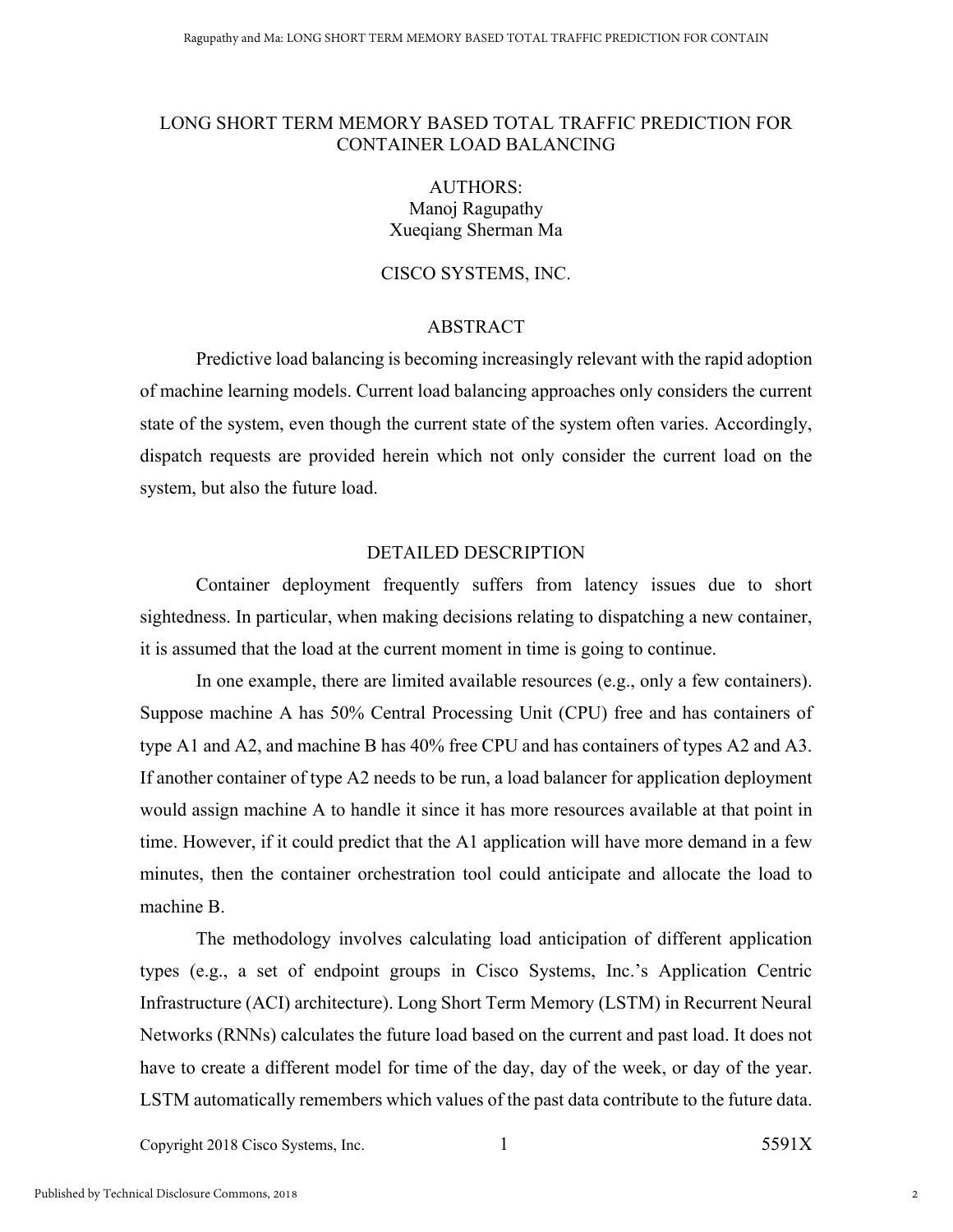The load balancer described herein includes two LSTM based prediction systems. The first prediction system predicts the future load for each application type. Using this data it can estimate the average load for each machine at any given time. For example, if the load for application type A is predicted to be 300% for the next hour and there are six machines hosting the type A container, the average load for the three hosts must be at least 50% for the next hour. The second prediction system predicts how long the current request (flow duration) will last. The future load at the target system should be less than 100% for this duration at least.

Figure 1 below illustrates an example overview of a system configured to implement the techniques described herein.





Both prediction systems are recurrent neural networks based on LSTM cells. LSTM cells are relatively new phenomena for time series prediction. An LSTM cell consists of three gates: the forget, input, and output gates. The forget gate decides which values to keep and for how long. Thus LSTM gates forget irrelevant recent information in favor of relevant older information. The input gate decides which values of input features are important for the future state. The output gate decides which value of input is relevant for the output.

Both the flow duration and traffic expectation is dependent on a variety of interwoven variables such as source IP address, destination IP address, past request duration, day of the week, day of the year, hour of the day, byte length of the Hypertext Transfer Protocol (HTTP) request, source port, destination port, network protocols,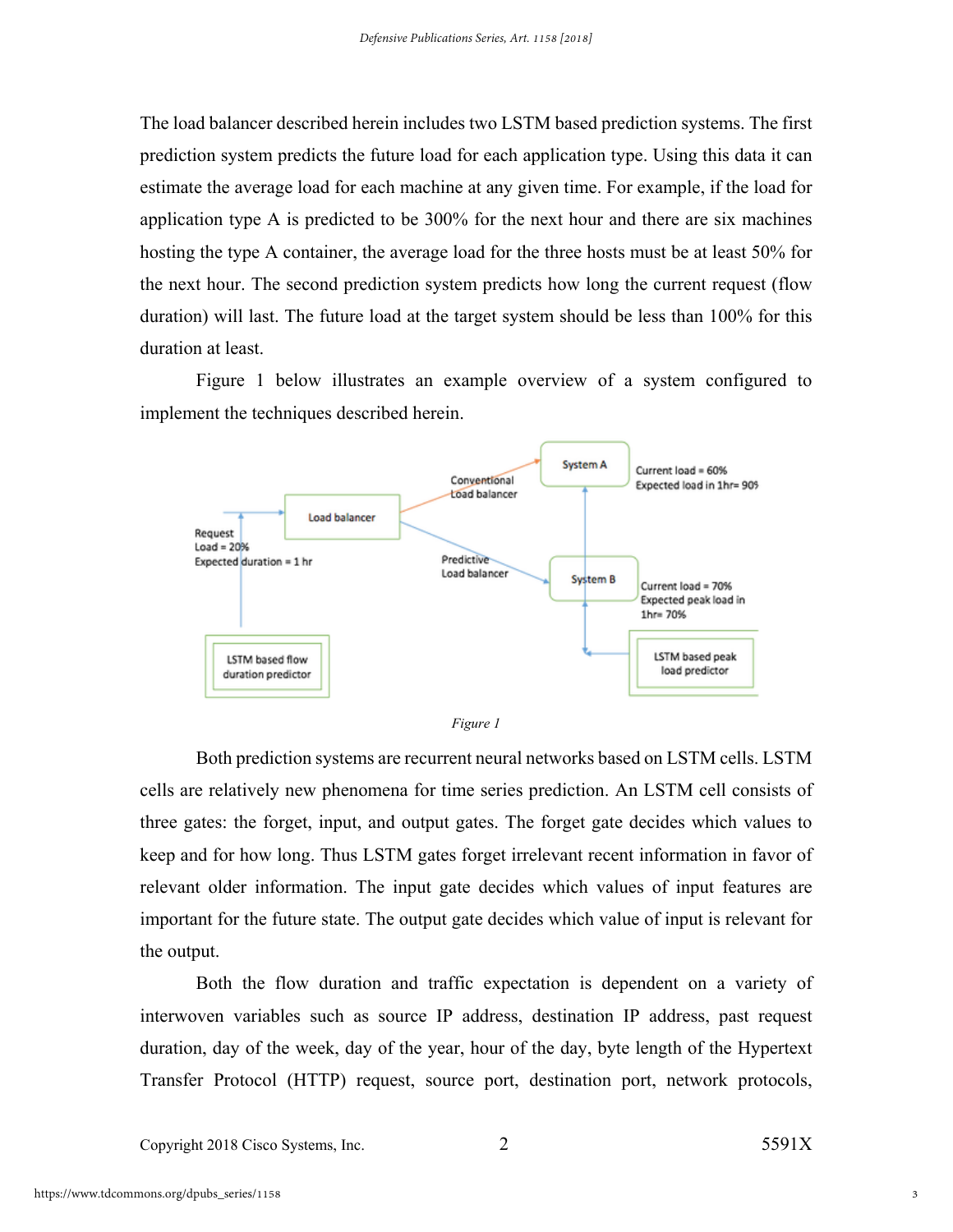application protocols, compression algorithms, encryption algorithms, etc. Oftentimes the current flow may be dependent on a past occurrence. LSTM, which has the capability to remember past events for a longer time and forget short term events, can remember seasonal changes in network traffic. Thus, LSTM is more suitable for data networking than other time series prediction tools such as autoregressive integrated moving average (ARIMA). For current flow duration prediction the inputs are source IP address, source port, destination IP address, destination port, and protocol, and the output is the number of bytes and duration.

For total traffic prediction, the inputs are the total number of bytes sent or received for each ten-second period. The output is the same but for time steps  $(t + 10)$ . The load balancer may also be applied to balance non-network metrics such as CPU load, memory, disk input/output operations, etc.

Example load balancer pseudocode is provided as follows:

1. For each request predict the total flow duration due to current request. Let that be "t". 2. For each container that can receive the request calculate the future peak load during "t", choose the best node that has the least probability of being overloaded at any time during  $\mathfrak{c}$  t".



Figure 2 below illustrates example flow duration prediction.

*Figure 2*